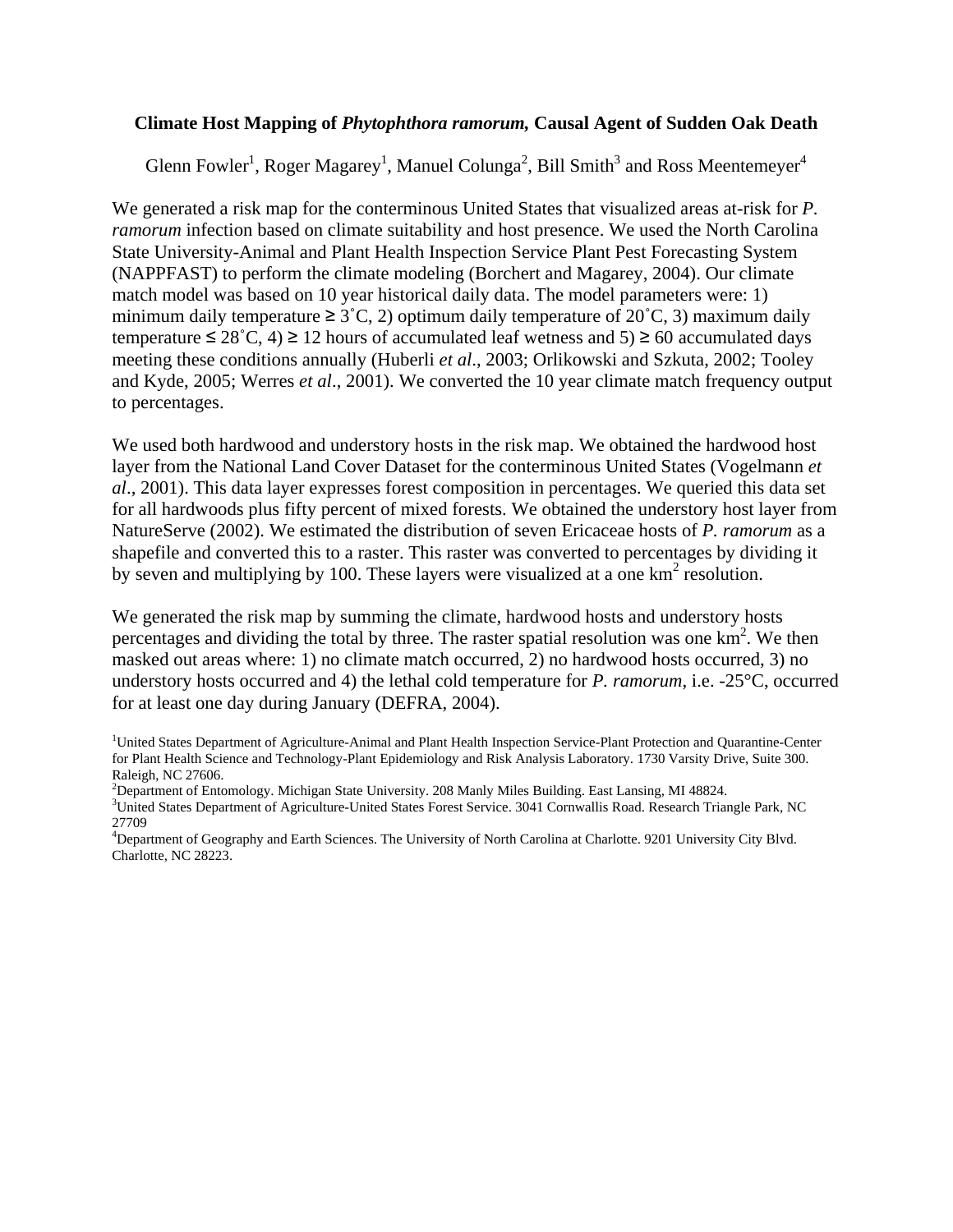## **Literature Cited**

- Borchert, D. M., and R. D. Magarey. 2004. **A guide to the use of NAPPFAST**. ([www.nappfast.org\)](http://www.nappfast.org/).
- DEFRA. 2004. *Phytophthora ramorum* **epidemiology: infection, latency and survival.**  DEFRA Project Report PH0194.
- Hüberli, D., Van Sant, W., Swain, S., Davidson, J. and M. Garbelotto. 2003. S**usceptibility of**  *Umbellularia californica* **to** *Phytophthora ramorum***.** [abstract]. In Eighth International Congress of Plant Pathology. p. 268. Christchurch, New Zealand.

NatureServe. 2002. (http://natureserve.org/index.jsp).

- Orlikowski, L.B. and G. Szkuta. 2002. **First record of** *Phytophthora ramorum* **in Poland.** Phytopathologia Polonica. 25:69-79.
- Tooley, P. and Kyde, K. 2005. **The effect of temperature and moisture period on infection of**  *Rhododendron* **'Cunningham's White' by** *Phytophthora ramorum.* [abstract]. Phytopathology 95:S104.
- Vogelmann, J.E.; Howard, S.M.; Yang, L.; Larson, C.R.; Wylie, B.K.; and Van Drel, J.N. 2001. **Completion of the 1990's National Land Cover Data Set for the conterminous United States**. Photogrammetric Engineering and Remote Sensing. 67: 650-662.
- Werres, S., Marwitz, R., Man Int Veld, W. A., D. E. Cock, A.W., Bonants, P. J., De Weerdt, M., Themann, K., Ilieva, E. and Baayen, R. P. 2001. *Phytophthora ramorum* **sp. nov., a new pathogen on Rhododendron and Viburnum.** Mycol. Res. 105:1155-1165.